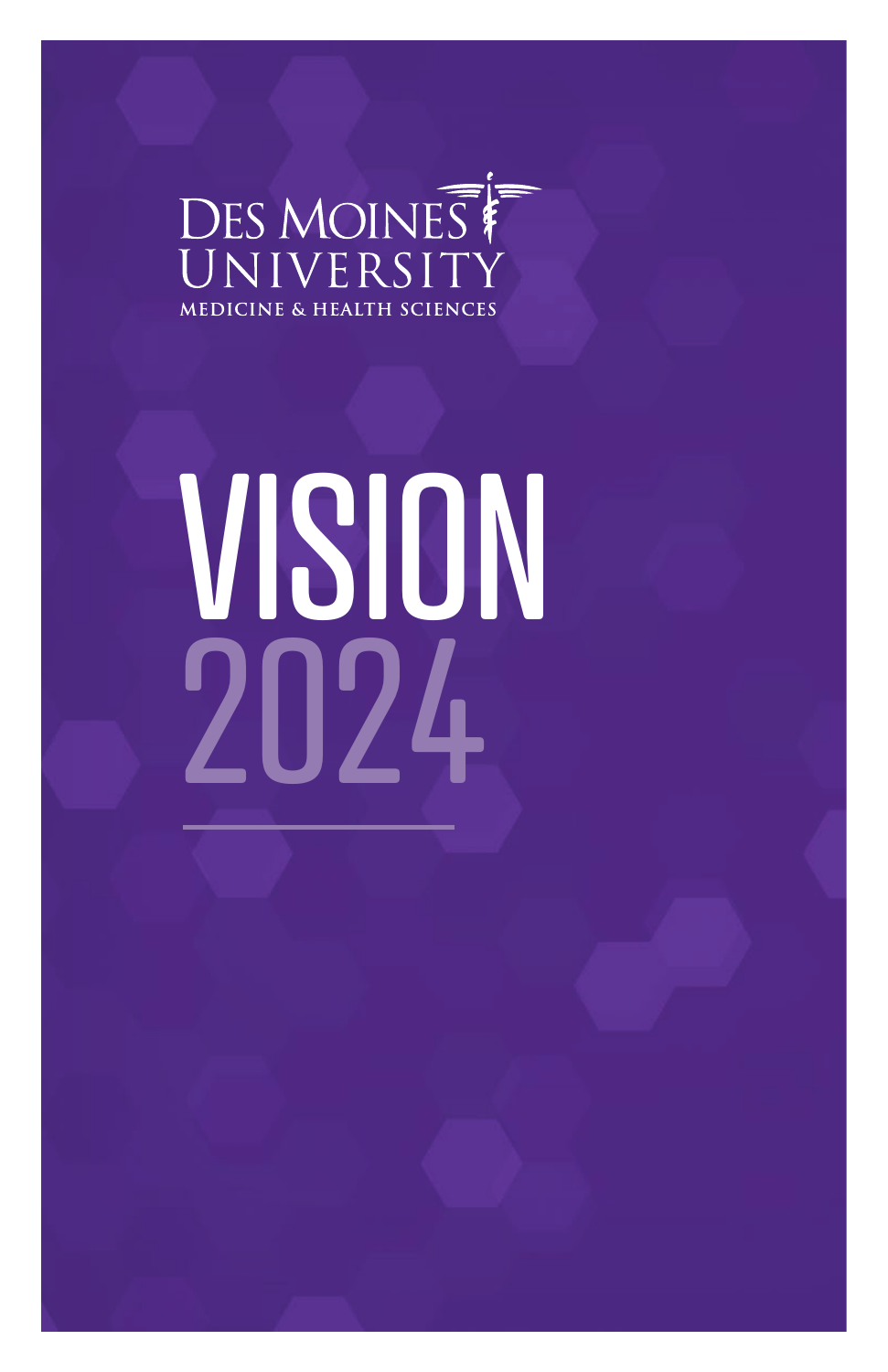## **EDUCATION** VISION STATEMENT

Des Moines University will serve as a national leader in healthcare education with vision and focus on training the healthcare leaders and workforce of the future.

- 1. Maximize the quality of academic programs and support expansion to adapt to a changing health care environment.
- 2. Identify innovative opportunities to enrich the lifelong learning capacity of students, faculty, staff, alumni, and other healthcare professionals.
- 3. Provide educational support to enhance students' knowledge, skills, behaviors, attitudes, mutual respect, and well-being.
- 4. Promote a culture of professionalism, emphasizing the University's values of accountability, collaboration, honesty, inclusiveness, and wellness.
- 5. Support a collaborative and dynamic learning environment where faculty, staff, and students contribute to and benefit from continuous quality improvement.
- 6. Identify areas within program curricula to advance the commitment to culturally responsive care and create opportunities for interprofessional education to prepare students for a diverse healthcare workforce and to enhance patient care outcomes.

## **RESEARCH** VISION STATEMENT

#### Des Moines University will be a cultivator of distinctive scholars who collaboratively generate, apply, and integrate new knowledge.

- 1. Expand university sources of investments to grow research infrastructure.
- 2. Promote an institutional culture that protects and values the time for scholarly activity.
- 3. Promote the development of key collaborative research relationships that will build the scientific reputation of DMU.
- 4. Develop, articulate, and support a well-defined institutional research agenda which guides the University's financial expenditures and the faculty's scholarly endeavors.
- 5. Support faculty and students in developing critical thinking, responsible conduct of research, and lifelong learning skills.

### **CLINIC** VISION STATEMENT

Des Moines University will provide high quality patient care and educational experiences dedicated to improving health and wellness.

1. Build collaborative relationships to provide exceptional health care, increase student educational experiences, and expand clinical services.